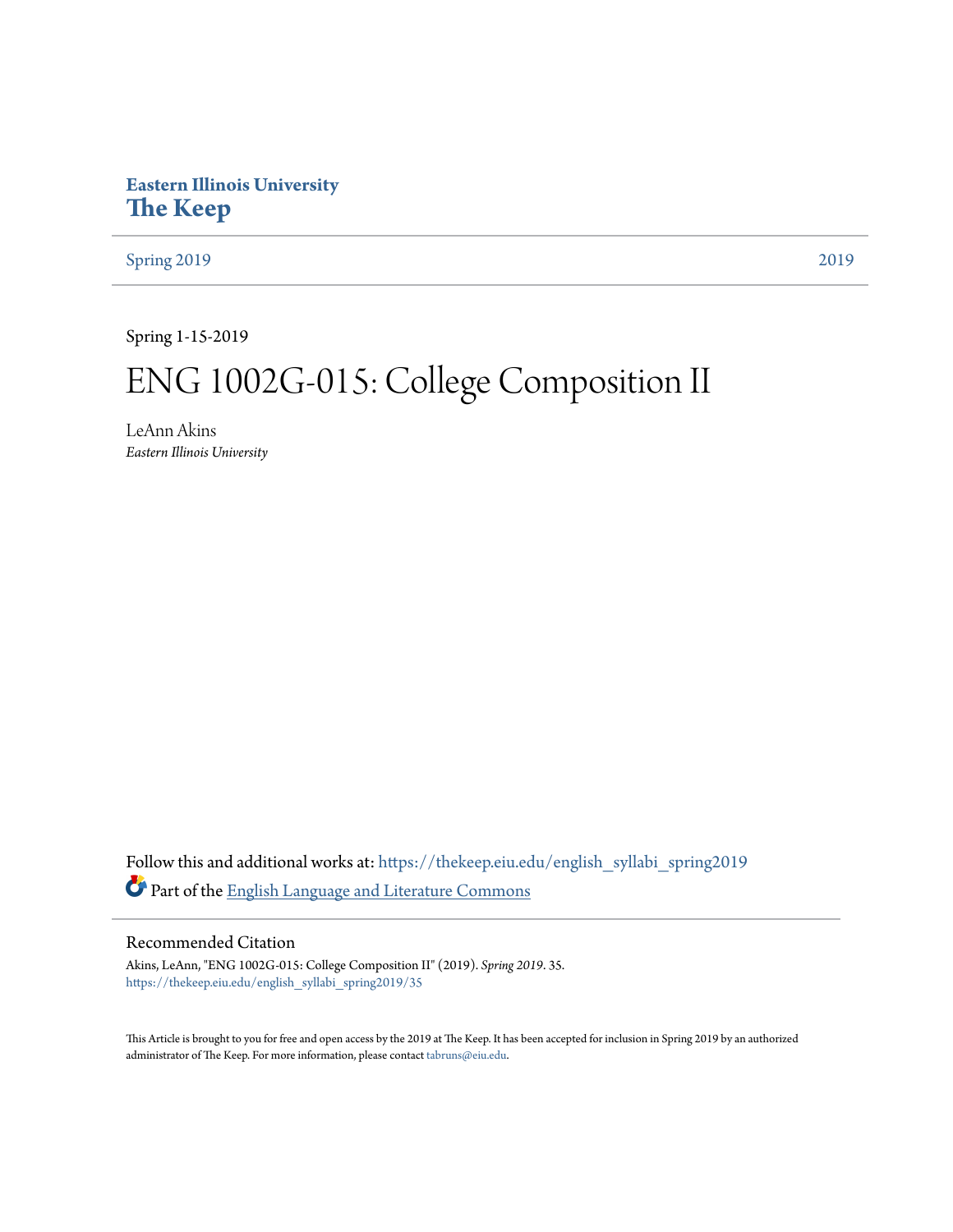# ENGLISH 1002-15 College Composition II: Argument and Critical Inquiry SPRING 2019  $T/TH$  9:30-10:45 am CH 3170

INSTRUCTOR: LEANN AKINS OFFICE HOURS: T/TH

9-9:30am; 12:15 pm-l pm \*and by appointment

OFFICE: CH 3562 MAILBOX: CH 3155 E-MAIL ADDRESS: lakins@eiu.edu

A. COURSE DESCRIPTION: ENG 1002G: Argument and Critical Inquiry focuses on argumentation and the critical inquiry and use of sources and arguments. Course work entails analyzing others' arguments and writing a variety of well-researched and ethically responsible arguments. Students gain further practice finding relevant information from a variety of sources and evaluating. synthesizing. and presenting that information. ENG 1001G/1091G and ENG 1002G/l 092G are designed to be taken in this ordered sequence. Successful completion of a composition course in critical reading and source-based writing (ENG 1001G/1092G) is a necessary precursor and foundation for the critical inquiry and writing of arguments that occur in ENG 1002/1092G.

#### B. OBJECTIVES: Students will demonstrate the ability to:

- Apply the principles of argument—claims, reasons, evidence, assumptions, counter-arguments, and counterargumentation-in written documents
- Produce cogent written arguments that consider ideas, problems, and evidence from multiple perspectives
- Evaluate primary and secondary source evidence, including quantitative data, to determine its credibility, appropriateness, and relevance
- Integrate sources ethically, appropriately, and consistently in written documents.
- Use data and create graphical elements in their writing
- Recognize how to transfer their writing processes, understanding of rhetorical principles, genre awareness, understanding of argumentative principles, and the research process to other writing situations
- Present work in Edited American English
- C. MINIMUM WRITING REQUIREMENT OF ENGLISH 1002G : Writing Centered course whereby the quality of the students' writing is the principal determinant of the course grade. The minimum writing requirement is 5,000 words (roughly equivalent to 20 double-spaced pages) of polished, revised prose in addition to informal writing such as invention work, peer critiques, discussion statements, self-assessments, drafts, etc.

#### REQUIRED TEXTS AND MATERIALS: Must be obtained before next class session.

Barnet and Bedau. Current Issues and Enduring Questions: A Guide to Critical Thinking and Argument, with Readings, l J'h ed.

Bullock, Brody, and Weinberg. The Little Seagull Handbook. 3<sup>rd</sup> ed.

Ramage, Bean, and Jolmson. Writing Arguments: A Rhetoric with Readings, 10<sup>th</sup> ed.

Wysocki and Lynch. Compose, Design, Advocate: A Rhetoric for Integrating Written, Oral and Visual Communication,  $2^{nd}$  ed.

Laptop, Flash Drive and ear buds

COURSE REQUIREMENTS OVERVIEW: You will be required to write often both in and out of class, to read selections from the texts, to participate actively in classroom discussion and peer group/review exercises, to complete all classroom exercises, and to complete all formal writings. You are also required to attend all conferences when scheduled. Keep wack of all of your work—activity writings, pre-writings, essay drafts, peer reviews. instructor comments, etc. Do not throw away anything!! I will respond critically to students' writing and address both strengths and weaknesses in written comments and/or in conference. I may administer pop quizzes at ray discretion. The final course grade will be determined primarily oy performance on the writing assignments. Students will schedule individual conferences as required.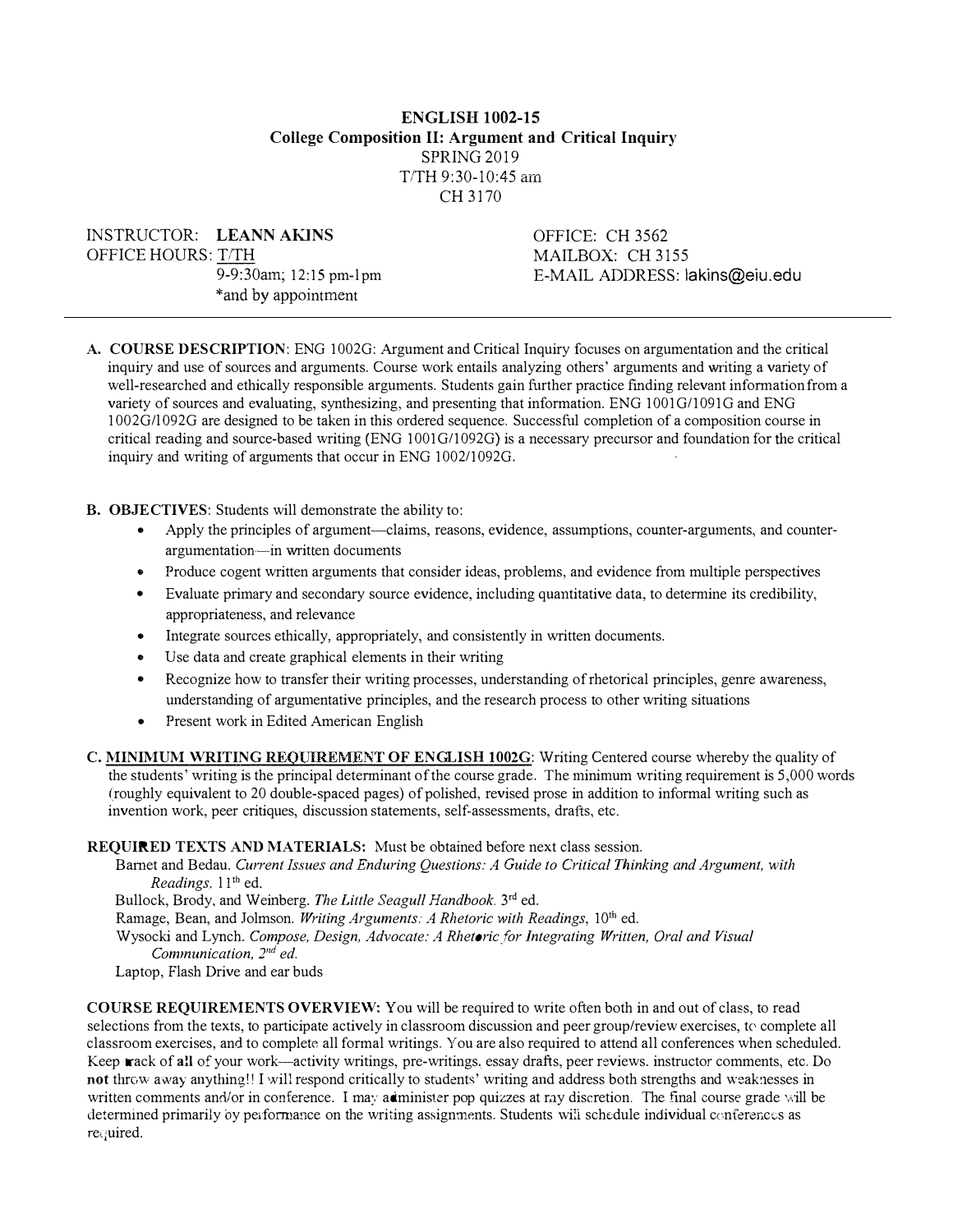SPECIFIC ACTIVITIES INCLUDE: See Tentative Course Schedule and Assignment Sheets for more details.

Quizzes: At any time, I can give a "pop quiz". Quizzes cannot be made up, and your missed points will be deducted from your point total at the end of the semester.

Conferences: Three times, you will meet with me either in person or via email to discuss the progress of your drafts. Also note that there are no scheduled classes for a portion of this time. Each student **must** sign up and attend these conferences. To earn the total possible conference points at each meeting, each individual MUST do the following:

- Bring/email a completed draft and/or assigned required materials
- Have prepared a list of questions and concerns about the draft.
- Be able to discuss with me anticipated changes and/or revisions made.
- Take notes on the any comments given to you.
- Be an active listener. Offer suggestions to group members if applicable.

\*\*If you do not attend or if you are late for tbe appointment, you receive NO points. ONE absence, and NO feedback on your paper.

\*\*If you DO attend but DO NOT MEET THE ABOVE CRITERIA, conference points will be deducted.

Due to the large number of students conferences, I cannot allow office OR email conferences to be "made up" and, likewise, cannot allow conference points to me "made up". NO EXCEPTIONS. So, it is important that you sign up for a convenient time and then make every possible effort to participate.

Peer reviews: On three occasions, you will become a peer reviewer for someone or for a group. I will receive a photocopy of the original review that you do for your peer so that you may receive points for having completed it Further directions for these activities will be given later. If a PR is not submitted to me on time, the reviewer will suffer one letter grade reduction of points.

Formal Essays: There will 6 mandatory essays of various types including a final exam essay. Most of these will undergo an extensive writing process and inuch revision. There may be graded parts of the process in addition to the final product. Further instructions will be given for these writings throughout the semester. Final essays must be submitted at the beginning of class on the due date for which they are assigned. If submitted late, the assignment will suffer one full letter grade for each calendar day it is late. After 3 calendar days, I will no longer accept the assignment, and it will receive 0 points. If you submit essays late, you must give it to my directly or place it in my mailbox with a department signature/time stamp. Otherwise, it will not be accepted.

Extra Credit (OPTIONAL): All Extra Credit can be turned in throughout the course, but it MUST be submitted NO LATER than the beginning of the class period on 4/23. OPTIONS:

!) Attend any campus/community event that is in some way educational, and type up al page, double spaced response.

2) & 3) Visit the Writing Center for assistance with your writing. After your visit, type up a half page, double spaced summary for me, describing what you learned from the tutor and what changes you plan to make with your writing as a result of that visit. (may go twice for credit)

10 points awarded for each. You may do all three for a possible 30 points total. Throughout the semester, I MAY offer the class smaller extra credit, overnight homework assignments, at my discretion. But individual students cannot negotiate for more.

LATE WORK: All assigmnents are to be submitted at the BEGINNING of the class period on which they are due unless otherwise stated on the assignment sheet. Please see the course outline for said dates. If you submit any work to me late, you must give it to my directly or place it in my mailbox with a department signature/ time stamp. Otherwise, it will not be accepted. In the event of an absence, it is expected that you will get your work to me ahead of time or send your assignments with a classmate for submission. IF an absence is "excused", you  $may$  be permitted to make up assignments at the convenience and discretion of the instructor.

REVISION: Revision is ongoing throughout the semester. Items submitted are expected to have been fully revised before submission: items cannot be further revised after submission. NOTE: Deep Revision, not just surface editing, is expected. Lack  $c_i^c$  revisions will result in a failing grade.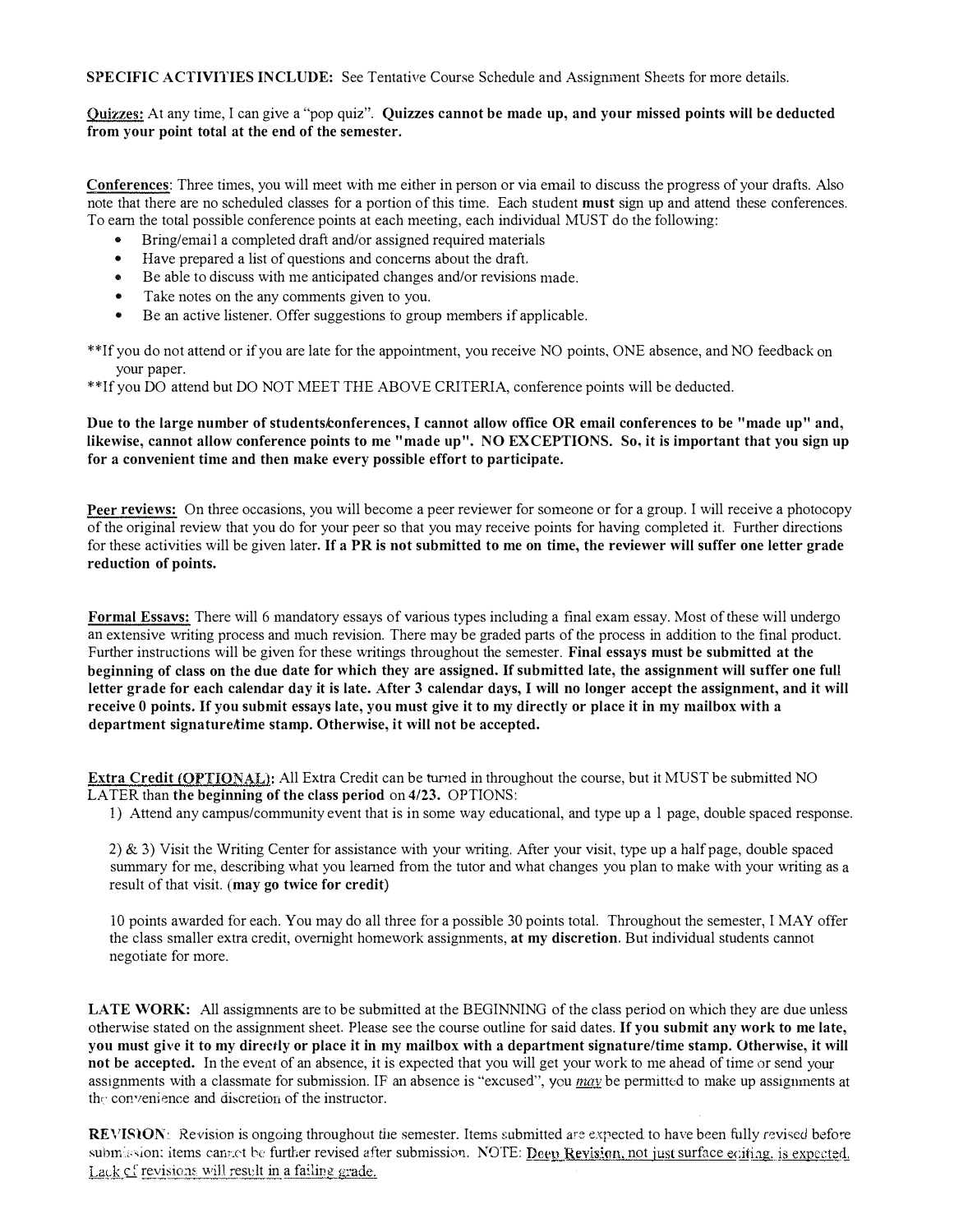EVALUATION: By the end of the rourse, a student must be writing at a "C" level (or a 70%) and possess the skills competent enough to advance from ENG1002. If there is an extreme discrepancy between in-class and out of class work, I reserve the right to base a student's grade on in-class work alone. Keep track of your points. These are NOT found on D2L.

A point breakdown is as follows:

| <b>ASSIGNMENT</b><br>(minimum page requirement each) | <b>Individual Points</b>                                                                     | <b>Cumulative Points</b> |         | Grading Scale   |  |
|------------------------------------------------------|----------------------------------------------------------------------------------------------|--------------------------|---------|-----------------|--|
|                                                      |                                                                                              |                          |         |                 |  |
| Conference Points                                    | $2$ (e) 25 points each                                                                       | 50 points                | $7.7\%$ | $585-650 = A$   |  |
| Peer Review Sheets (1)                               | $2$ (e) 25 points each                                                                       | 50 points                | $7.7\%$ | $520 - 584 = B$ |  |
| Unit 1 Rhetorical Analysis Paper* (2)                |                                                                                              | 50 points                | $7.7\%$ | $455-519 = C$   |  |
| Unit 1 Image Analysis Paper (2)                      |                                                                                              | 50 points                | $7.7\%$ | 454<br>$= NC$   |  |
| Unit 2 I-Search Abstract* (1.5)                      |                                                                                              | 25 points                | $4\%$   |                 |  |
| Unit 2 I-Search Paper* (3)                           |                                                                                              | 75 points                | 11.5%   |                 |  |
| Unit 2 Synthesis Paper* $(3)$                        |                                                                                              | 50 points                | $7.7\%$ |                 |  |
| Unit 2 Toulmin Paper* (4)                            |                                                                                              | 100 points               | 15.33%  |                 |  |
| Unit 3 Rogerian Paper* (3.5)                         |                                                                                              | 100 points               | 15.33%  |                 |  |
| Final Essay Exam* (2)                                |                                                                                              | 100 points               | 15.33%  |                 |  |
| <b>COURSE POINT TOTAL:</b>                           |                                                                                              | 650 points               | $100\%$ |                 |  |
|                                                      |                                                                                              |                          |         |                 |  |
| Overall Course Scale;                                | All writing will be assessed analytically according to the following 5 categories            |                          |         |                 |  |
|                                                      | according to the "Guidelines for Evaluating Writing Assignments in EIU's English Department" |                          |         |                 |  |
| $100-90\% = A$                                       | Focus                                                                                        |                          |         |                 |  |
| $89 - 80\% = B$                                      | Development                                                                                  |                          |         |                 |  |
| $79 - 70\% = C$                                      | Organization                                                                                 |                          |         |                 |  |
| $69\%$ and Below=N/C                                 | Style, Grammar, Mechanics, Spelling and Documentation                                        |                          |         |                 |  |
|                                                      | Process (evidence of invention, peer editing, revision) and Audience Consideration           |                          |         |                 |  |
|                                                      |                                                                                              |                          |         |                 |  |

Note: \* Failure to complete the required assignments (those marked with the asterisk above) will result in a grade of N/C for the course regardless of point totals! Likewise, class participation, preparedness, and effort can affect any borderline grade. Feel free to come to me and discuss your work and/or grade anytime.

Note: lf you are curious, nervous, frustrated, overwhelmed, confused, or just plain ticked, I'm the one to talk to FIRST! Come see me to discuss your work, your grade, or any issue with me anytime.

| <b>LOG YOUR GRADES</b><br><b>HERE</b> |                                                                 |      |                      |                   |       |
|---------------------------------------|-----------------------------------------------------------------|------|----------------------|-------------------|-------|
| <b>UNIT1</b>                          | UNIT <sub>2</sub>                                               |      | UNIT <sub>3</sub>    |                   | Final |
| <b>Rhetorical Analysis</b>            | <b>Rogerian Argumentation</b><br><b>Classical Argumentation</b> |      |                      | <b>Essay Exam</b> |       |
| Rhetorical Analysis<br>/50            | I-Search Abstract                                               | /25  | Peer Review          | 125               | /100  |
| /50<br>Image Analysis                 | I-Search Paper                                                  | /75  | Conference           | /25               |       |
|                                       | Synthesis Paper                                                 | /50  | Rogerian Paper       | /100              |       |
|                                       | Peer Review                                                     | /25  |                      |                   |       |
|                                       | Conference                                                      | /25  |                      |                   |       |
|                                       | Toulmin Paper                                                   | /100 |                      |                   |       |
|                                       |                                                                 |      |                      |                   |       |
| <b>RUNNING TOTAL /100</b>             | <b>RUNNING TOTAL</b>                                            | /400 | <b>RUNNING TOTAL</b> | /550              | /650  |
|                                       |                                                                 |      |                      |                   |       |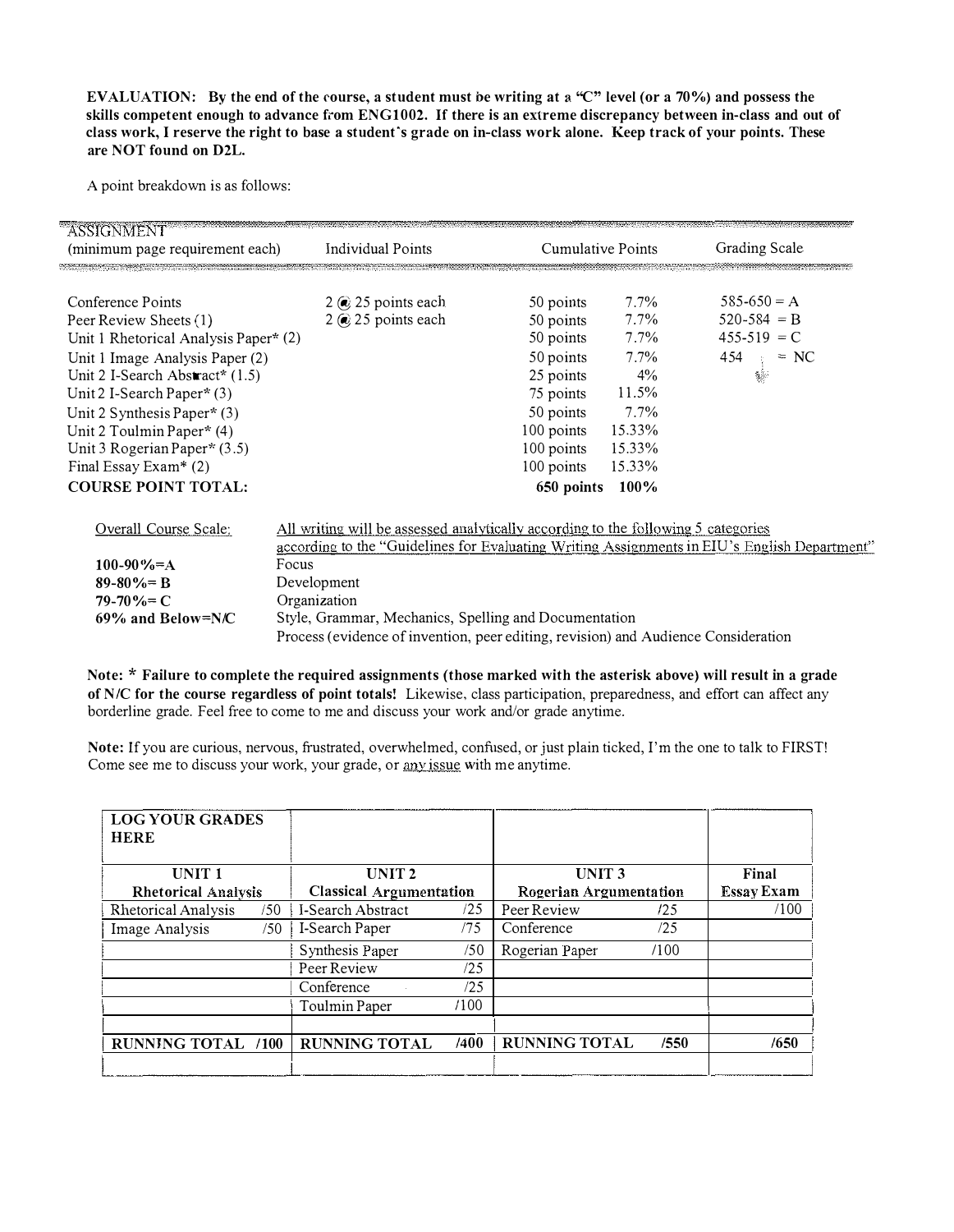ATTENDANCE AND LATE POLICY: Since this course involves a great deal of class participation, it is essential that you attend classes and conferences alike. You are expected to attend every meeting, to sign in, and to be on time. Remember, if you are absent you are held responsible for the material covered in your absence. This includes any assignments given or collected. In other words, it is up to you to "get caught up." If tardiness or absences become excessive, do not expect to pass ENG 1001.

I will allow for any properly verified absence. The university recognizes "properly verified absences due to illness, emergency, or participation in an official University activity." Bring the appropriate documentation to me beforehand, if possible. If not, then bring documentation to me when von return to class. Otherwise, I will NOT accept documentation.

Note: a document from Health Services merely showing that you were there is NOT "proper verification" for an illness that requires you to miss class.

Proper documentation MUST be DATED and may include:

- $\triangle$  Letter from university activity director
- Doctor's note describing the nature of the illness and the requirement to miss class/work (i.e. flu like symptoms or some such illness where s/he recommends you NOT be at work or at class).
- Court documents, police reports, etc. that coincide with class time.
- $\otimes$  ER visit notification that coincides with class time
- $\textcircled{a}$  Other documentation accepted at my discretion.

#### I will allow 3 " unexcused" absences. After 3, you will be given a NO CREDIT for the course. If you come to class more than 10 minutes late, you have received an unexcused absence.

#### ADDITIONAL INFORMATION:

- $\triangle$  Make sure that you save your work often and in more than one place to prevent loss of material.
- + Save documents with last name, essay number, and draft number. Example: akinsl: I (last name,essay 1, draft one) -- akins l :2 (last name, essay 1, draft 2) -- akins 2:final (last name, essay 2, final draft) and so on.
- + Whenever you email me, be sure that your subject line has your full name and section number.
- + When you attach a document to au email, be sure that the document itself has full contact information in the upper left hand comer (see MLA page formatting).
- + Use only EIU campus mail and ATTACH the documents to the email, do not send me a link to open elsewhere.

#### WARNINGS:

- $\otimes$  Anyone who is found tampering with classroom equipment or who is found using a university computer for anything that is not course-related is subject to course dismissal.
- Anyone who is using a PERSONAL computer for *anything* that is not course-related will be asked to leave and will receive one unexcused absence for that class period.
- $\bullet$  Anyone who is found using a personal electronic device (i.e. iPod, cellular phone, etc.) during class time will be asked to leave and will receive one unexcused absence for that class period. Please discretely dismiss yourself from the room if you must use your phone. If you need to take it out to put your assignment into a calendar or to use it for course related tasks, please ask first. Otherwise, I will assume it's unrelated to the class and will not engage in discussion! Be respectful and use common sense.
- + GRADES ARE NOT POSTED. FURTHERMORE, I DO NOT DISCUSS GRADES IN EMAIL. I ENCOURAGE YOU TO COME BY THE OFFICE DURJNG OFFICE HOURS OR BY APPOINTMENT TO DISCUSS GRADES.
- + USE OF EMAIL: PLEASE CHECK YOUR CAMPUS MAIL EVERY DAY in case I send important announcements. If you have a question that is not easily and quickly addressed in an email, your FIRST line of communication is to see me in person. Come by during office hours or set up an appointment. If, however, you have a simple question, unrelated to grades, feel free to email me. I check email at least once a day, every day, including weekends. Typically it is mid-day and early evening. However, I will not commit to an exact time of day for checking my email. If you do not hear back from me, then see me in person ASAP.
- � On rare occasions, I may send out a phone text if a conference n1ust be rescheduled. Otherwise, do not use my phone number as a means of contacting me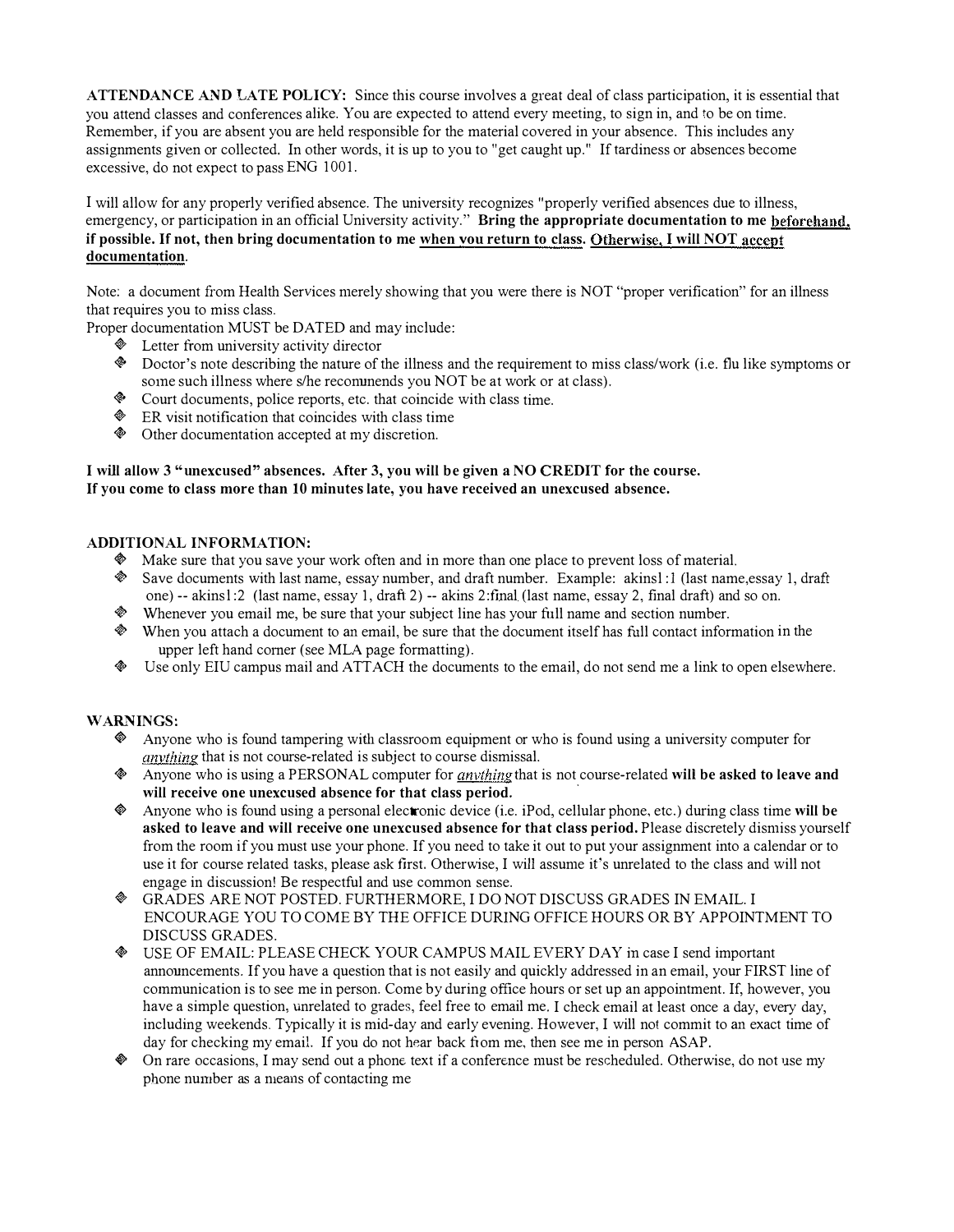## ACADEMIC HONESTY AND PLAGIARISM

To honor and protect their own work and that of others, all students must give credit to proprietary sources that are used for course work. It is assumed that any information that is not documented is either common knowledge in that field or the original work of that student.

Academic honesty:

- Documenting all proprietary information that is received from outside sources, including books, articles, websites, lectures, interviews, television, radio, etc.
- Putting quotation marks around the words that were written or spoken by someone other thau oneself.
- $\&$  Applying this standard to all assignments (papers, take home exams, presentations, etc.).

#### Plagiarism:

To present someone else's work or ideas as one's own is plagiarism. A student commits plagiarism by

- $\bullet$  copying, word for word, someone else's writing without putting that passage in quotation marks and identifying the source.
- $*$  taking someone else's writing, changing some of the words, and not identifying the source;
- $*$  taking someone else's ideas or organization of ideas, putting them into his/her own words and not identifying the source;
- $\lozenge$  having someone else change the student's writing—a tutor, friend, or relative, for instance—and creating the impression that this is the student's own work; or
- + purchasing or downloading papers or passages from the Web.

The English Department's statement concerning plagiarism is this: Any teacher who discovers an act of plagiarism-"The appropriation or imitation of the language, ideas and/or thoughts of another author, and representation of them as one's original work" (Random house Dictionary of the English Language)—has the right and the responsibility to impose upon the guilty student an appropriate penalty, up to and including immediate assignment of a grade of F for the assignment and a grade ofF for the course, and to report the incident to the Office of Student Standards. Respect for the work of others should encompass all formats, including print, electronic, and oral sources.

Eastern Illinois University is committed to the learning process and academic integrity that is defined in the Student Conduct Code  $(1.1)$ . To encourage original and authentic written work, any written assignment created in this course may be submitted for review to Turnitin.com and will become a searchable document with the Turnitin-protected and restricted use database.

## EWP-ELECTRONIC WRITING PORTFOLIO

IMPORTANT FOR GRADUATION: EIU students MAY submit an essay from ENG 1002, a "writing centered" course, for inclusion in a university-required electronic portfolio. The deadline for submitting the essay to the EWP for this section of 1002 is NO LATER THAN WEDNESDAY, MAY 1<sup>st</sup>, 1:00pm. See me or your academic advisor if you have questions. Submission forms, as well as other information about the Electronic Writing Portfolio, are available at http://www.eiu.edu/~assess

#### RESOURCES

INFORMATION FOR STUDENTS WITH DISABILITIES: If you have a documented disability and wish to receive academic accommodations, please contact the Office of Disability Services at 581-6583 as soon as possible.

WRITING CENTER: I encourage you to use EIU's Writing Center located at 3110 Coleman Hall. This free service provides one-to-one conferences with writing center consultants who can help you with brainstorming, organizing, developing support, documenting your papers, and working with sentence-level concerns. The writing center is open to help any student from any major at any stage of his or her writing process, and its system of one-to-one conferences demonstrates value and respect for individual writers, all of whom can benefit from feedback about their works in progress.

To schedule an appointment, you can drop by the center  $(3110$  Coleman Hall) or you can call  $581-5929$ . The writing center is open Monday through Thursday, 9 a.m. to 3 p.m., and 6 p.m. to 9 p.m. On Friday hours of operation are 9 a.m. to 1 p.m.

THE STUDENT SUCCESS CENTER: Students who are having difficulty achieving their academic goals are encouraced to contact the Student Success Center (http://www.eiu.edu/~success) for assistance with time management, text taking, note laking, aveiding procrestination, setting goals, and other skills to support academic achievement. The Student Success Center provides individualized consultations. To make an appcintment, call 2!7-581-669€, or ge to 9th Street Hall Room 1302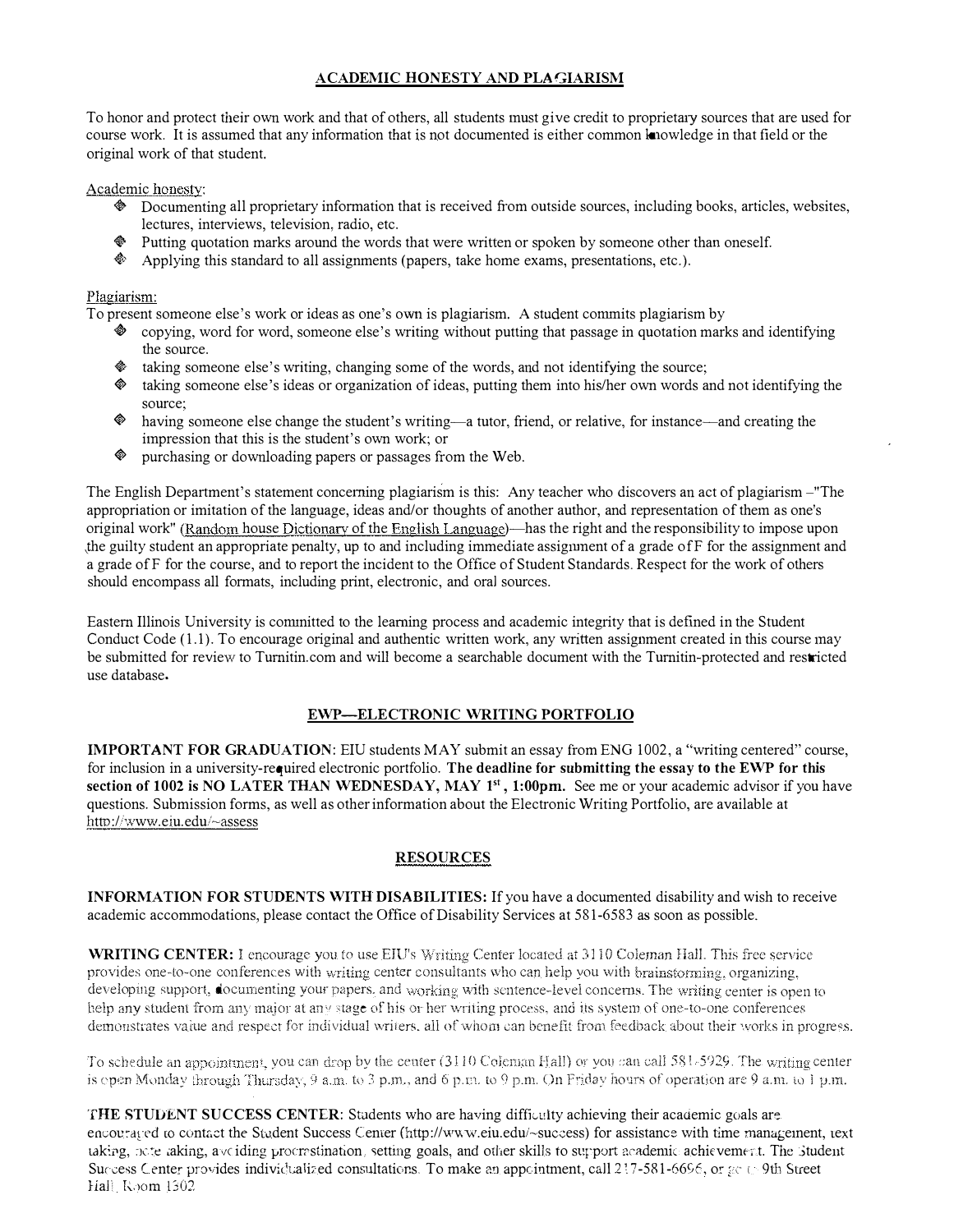| <b>LEANN</b><br><b>AKINS</b> |                                                                                                   | <b>Tentative</b><br><b>Course</b><br><b>Schedule</b> |                                                                                                                                       | SPRING<br>2019                          |
|------------------------------|---------------------------------------------------------------------------------------------------|------------------------------------------------------|---------------------------------------------------------------------------------------------------------------------------------------|-----------------------------------------|
|                              |                                                                                                   | 1002                                                 |                                                                                                                                       |                                         |
| MONDAY                       | TUESDAY                                                                                           | WEDNESDAY                                            | THURSDAY                                                                                                                              | FRIDAY                                  |
| <b>JAN7</b>                  | 8<br>IN CLASS: Syllabus and Outline;<br>Introductions                                             | 9                                                    | 10<br>FOR CLASS: Have read WA Chapter I;<br>HAVE textbooks.                                                                           | 11                                      |
|                              | Homework: Get textbooks;<br>Read Writing Arguments (WA) Chapter 1                                 |                                                      | IN CLASS: Home Groups;<br>BEGIN UNIT 1: RHETORICAL<br><b>ANALYSES</b>                                                                 |                                         |
|                              |                                                                                                   |                                                      | Homework: Read WA Chapter 2;<br>Google/Study: GONCHAR "401<br>Prompts for Argumentative Writing"<br>New York Times - choose/list 8    |                                         |
| 14                           | 15<br>FOR CLASS: Have Read:<br>IVA Chapter 2; have 8 ideas/interests listed<br>from "401 Prompts" | 16                                                   | 17<br>FOR CLASS: Have Read: WA Chapter 3<br>and CI Chapter 3                                                                          | 18                                      |
|                              | IN CLASS: Discuss Chapter 2 and topics<br>from Google search                                      |                                                      | Homework: Read WA Chapter 4 and 5                                                                                                     |                                         |
|                              | Homework: Read WA Chapter 3; Read<br>Current Issues (CI) Chapter 3 p80-110                        |                                                      |                                                                                                                                       |                                         |
| 21<br><b>MLK</b><br>Birthday | 22<br>FOR CLASS: Have Read <i>WA</i> Chapter 4 & 5<br>Homework: Read <i>WA</i> Chapter 6 & 7      | 23                                                   | 24<br>FOR CLASS: Have Read<br>$W_A$<br>Chapter 6 & 7                                                                                  | 25                                      |
| <b>NO CLASS</b>              |                                                                                                   |                                                      | IN CLASS: Assign Rhetorical Analysis<br>Paper                                                                                         |                                         |
|                              |                                                                                                   |                                                      | Homework: Read WA Chapter 8 and<br>Patrick O'Malley's "More Testing, More<br>Learning" (Google pdf online and print<br>off for class) |                                         |
| 28                           | 29<br>FOR CLASS: Have Read<br>WA Chapter 8 and BRING IN PRINTED<br>O'Malley                       | 30                                                   | 31<br>FOR CLASS: RHETORICAL<br><b>ANALYSIS PAPER DUE</b>                                                                              | FEB <sub>1</sub>                        |
|                              | IN CLASS: Unit 1                                                                                  |                                                      | IN CLASS: Assign Image Analysis<br>Paper                                                                                              |                                         |
| $\overline{4}$               | Homework: DRAFT<br>5                                                                              | 6                                                    | Homework: Read WA Chapter 9<br>7                                                                                                      | 8                                       |
|                              | IN CLASS:<br><b>IMAGE ANALYSIS GROUP PAPER</b><br><b>DUE</b><br>BEGIN UNIT 2: CLASSICAL           |                                                      | IN CLASS: LIBRARY TOUR CLASS<br>MEETS AT SOUTH DOOR.                                                                                  |                                         |
|                              | <b>ARGUMENT</b><br><b>Assign I-Search Paper</b>                                                   |                                                      | Homework: I-Search Abstract                                                                                                           |                                         |
| 11                           | 12<br>FOR CLASS: I-SEARCH ABSTRACT<br><b>DUE</b>                                                  | 13                                                   | 14<br>IN CLASS: Unit 2                                                                                                                | 15<br><b>LINCOLN</b><br><b>Birthday</b> |
|                              | IN CLASS: Unit 2                                                                                  |                                                      |                                                                                                                                       | <b>NO CLASS</b>                         |
|                              | Homework: Check Unit 2 Assignment<br>Sheet                                                        |                                                      |                                                                                                                                       |                                         |
| 18                           | 19<br>N CLASS: Unit 2                                                                             | 20                                                   | 21<br>FOR CLASS: I-SEARCH PAPER<br>DUE                                                                                                | 22                                      |
|                              | Hemework: Check Unit 2 Assignment<br>Sineet                                                       |                                                      | IN CLASS: Assign Synthesis Paper.<br>Homework: Check Unit 2 Assignment<br>Sheet                                                       |                                         |
|                              |                                                                                                   |                                                      |                                                                                                                                       |                                         |